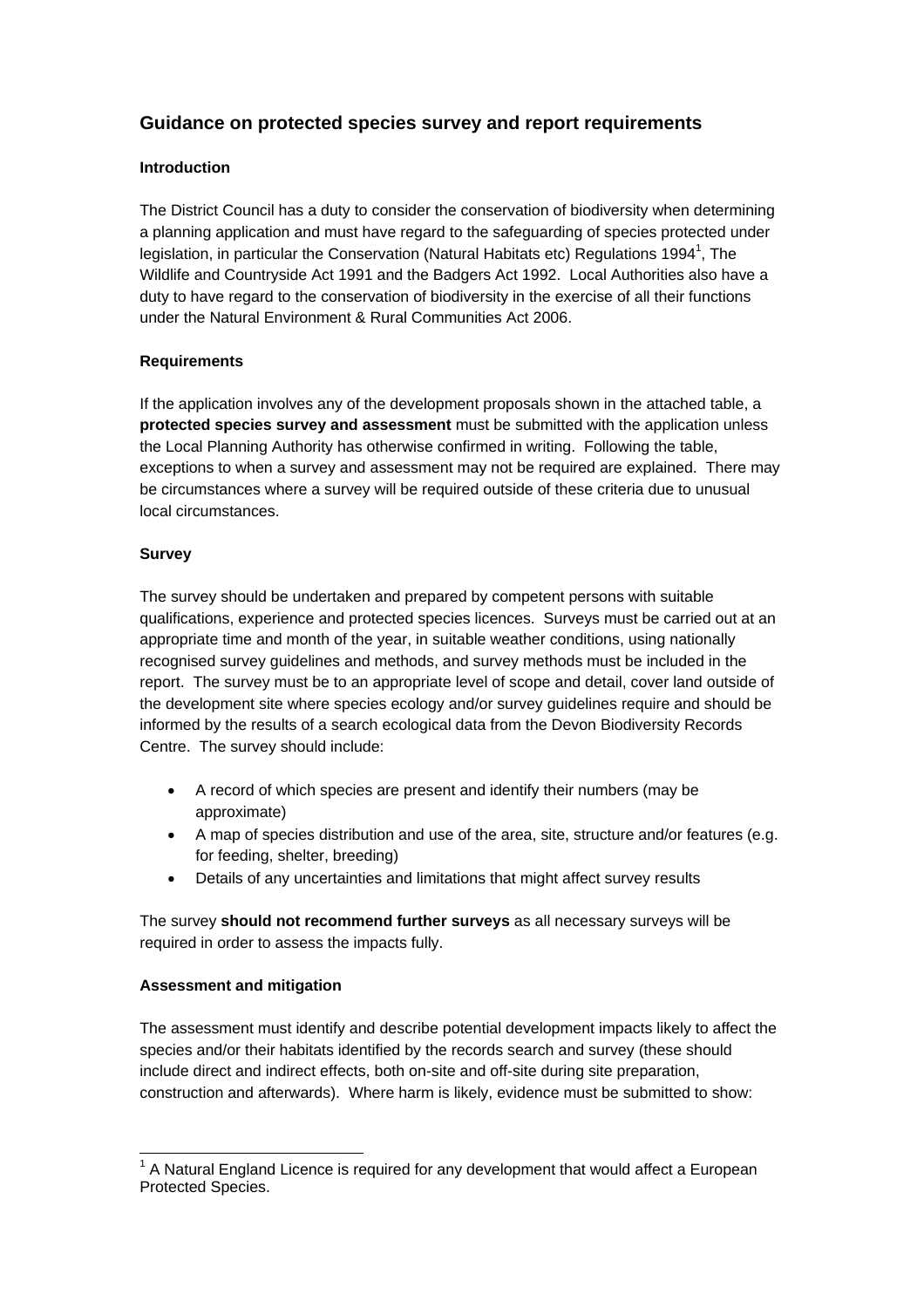- How alternative designs or location have been considered
- How adverse effects will be avoided wherever possible
- How unavoidable impacts will be mitigated or reduced
- How impacts that cannot be avoided or mitigated will be compensated (harmful effects on European Protected Species must be fully mitigated)
- How success of the mitigation will be monitored

Proposals are encouraged that will enhance, restore or add to features or habitats used by protected species. The Assessment should also give an indication of how species numbers are likely to change, if at all, after development (i.e. whether there will be a net loss or gain).

Where relevant, the information provided should be consistent with that required for an application to Natural England for a European Protected Species Licence.

Further information on appropriate survey and assessment methods can be found in:

*Guidance on Survey Methodology* published by the Institute of Ecology and Environmental Management (www.ieem.org).

*Bat surveys – Good Practice Guidelines* published by the Bat Conservation Trust (www.bats.org.uk).

*Bat mitigation guidelines* published by Natural England (www.naturalengland.org.uk).

*Great crested newt mitigation guidelines* published by Natural England (www.naturalengland.org.uk).

Species data is available from Devon Biodiversity Records Centre (www.devonwildlifetrust.org).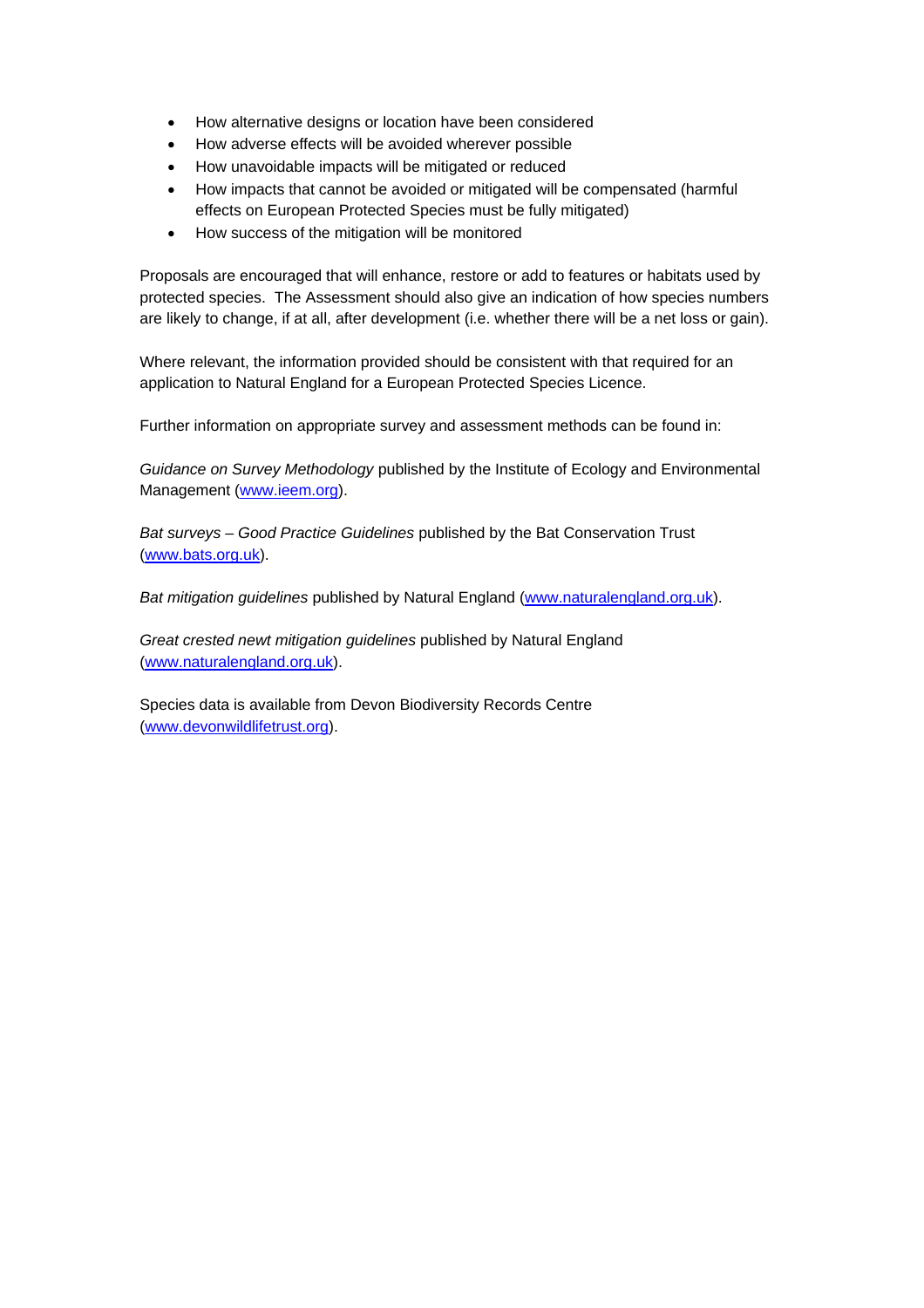#### **TABLE**

**Local Requirement for Protected Species: Criteria and Indicative Thresholds (Trigger List) for when a Survey and Assessment is Required** 

| Column 1<br>Proposals for Development That Will<br><b>Trigger a Protected Species Survey</b>                                                                                                                                                                                                                                                                                                                                                                                                                                                                                                                                                                                                                                                                                                                                                            | Species Likely To Be Affected And For Which A Survey Will Be Required |           |                   |                      |        |          |              |            |        |          |            |        |
|---------------------------------------------------------------------------------------------------------------------------------------------------------------------------------------------------------------------------------------------------------------------------------------------------------------------------------------------------------------------------------------------------------------------------------------------------------------------------------------------------------------------------------------------------------------------------------------------------------------------------------------------------------------------------------------------------------------------------------------------------------------------------------------------------------------------------------------------------------|-----------------------------------------------------------------------|-----------|-------------------|----------------------|--------|----------|--------------|------------|--------|----------|------------|--------|
|                                                                                                                                                                                                                                                                                                                                                                                                                                                                                                                                                                                                                                                                                                                                                                                                                                                         | <b>Bats</b>                                                           | Barn Owls | Breeding<br>Birds | Gt. Crested<br>Newts | Otters | Dormouse | Red Squirrel | Water Vole | Badger | Reptiles | Amphibians | Plants |
| Proposed development which includes the modification conversion, demolition or removal<br>of buildings and structures (especially roof voids) involving the following:<br>all agricultural buildings (e.g. farmhouses and barns) particularly of traditional brick or<br>stone construction and/or with exposed wooden beams greater than 20cm thick;<br>all buildings with weather boarding and/or hanging tiles that are within 200m of<br>woodland and/or water;<br>pre-1960 detached buildings and structures within 200m of woodland and/or water;<br>pre-1914 buildings within 400m of woodland and/or water;<br>pre-1914 buildings with gable ends or slate roofs, regardless of location;<br>all tunnels, mines, kilns, ice-houses, adits, military fortifications, air raid shelters,<br>cellars and similar underground ducts and structures; | $\epsilon$                                                            |           |                   |                      |        |          |              |            |        |          |            |        |
| all bridge structures, aqueducts and viaducts (especially over water and wet ground).                                                                                                                                                                                                                                                                                                                                                                                                                                                                                                                                                                                                                                                                                                                                                                   | $\epsilon$                                                            |           |                   |                      |        |          |              |            |        |          |            |        |
| Proposals involving lighting of churches and listed buildings or flood lighting of green space<br>within 50m of woodland, water, field hedgerows or lines of trees with obvious connectivity<br>to woodland or water.                                                                                                                                                                                                                                                                                                                                                                                                                                                                                                                                                                                                                                   | $\bullet$                                                             |           |                   |                      |        |          |              |            |        |          |            |        |
| Proposals affecting woodland, or field hedgerows and/or lines of trees with obvious<br>connectivity to woodland or water bodies.                                                                                                                                                                                                                                                                                                                                                                                                                                                                                                                                                                                                                                                                                                                        | $\bullet$                                                             |           |                   |                      |        |          |              |            |        |          |            |        |
| Proposed tree work (felling or lopping) and/or development affecting:<br>old and veteran trees that are older than 100 years;<br>trees with obvious holes, cracks or cavities,<br>trees with a girth greater than 1m at chest height;                                                                                                                                                                                                                                                                                                                                                                                                                                                                                                                                                                                                                   |                                                                       |           |                   |                      |        |          |              |            |        |          |            |        |